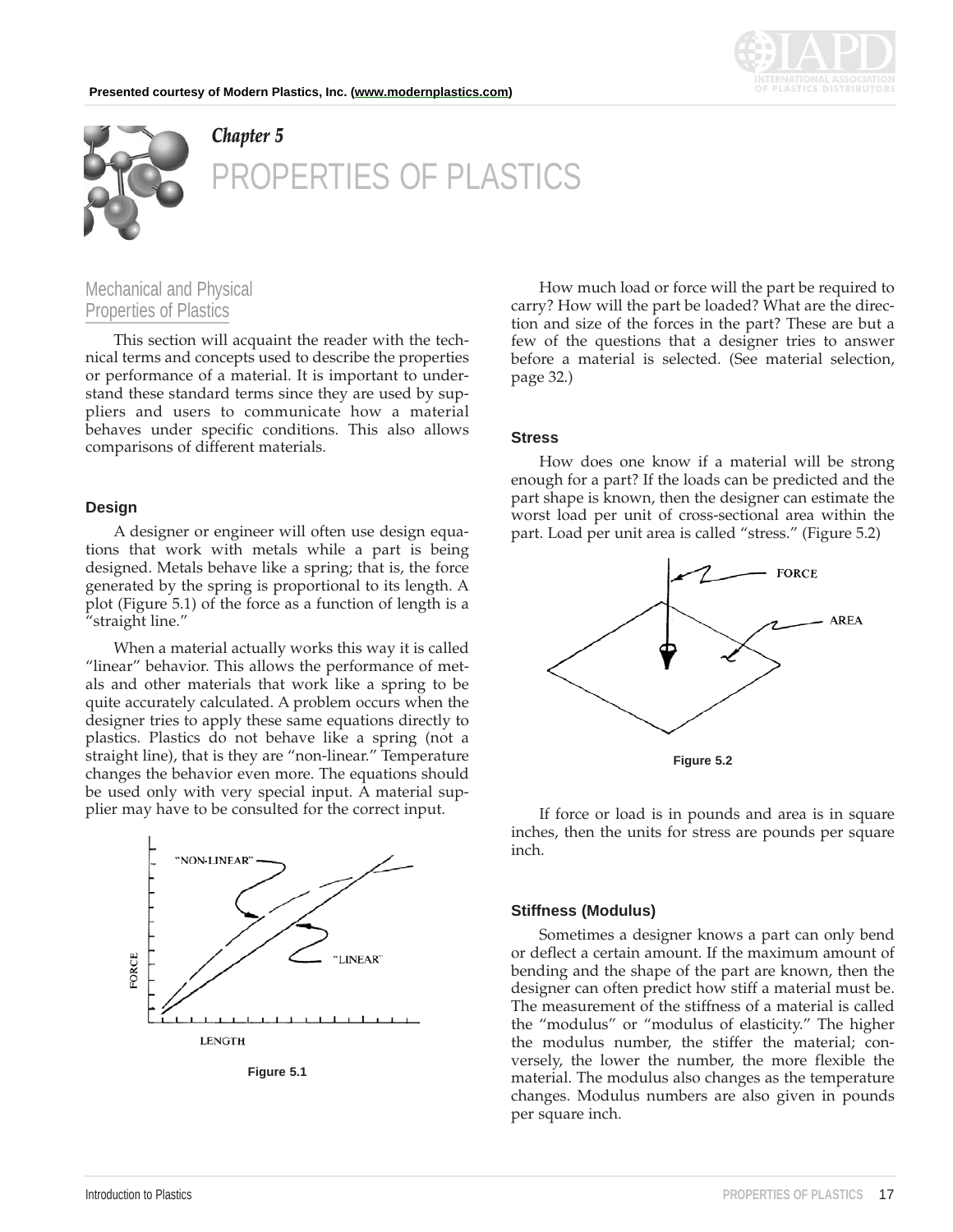

### **TYPICAL TENSILE MODULUS VALUES (PSI) at Room Temperature**

| Polyethylene; high molecular weight 100,000 |
|---------------------------------------------|

### **Strain**

The measurement of how much the part bends or changes size under load compared to the original dimension or shape is called "strain." Strain applies to small changes in size.

STRAIN= (Final Length – Original Length) ÷ Original Length  $=$  Change in Length or Deformation  $\div$  Original Length

If the change in size is in inches and the original dimension is in inches, then the units for strain are inch per inch.

Stress, strain and modulus are related to each other by the following equation. The modulus or stiffness of a material can be determined when the material is loaded in different ways, such as tension, compression, shear, flexural (bending) or torsion (twisting). They will be called tensile modulus, also known as plain modulus, flexural modulus or torsional modulus.

#### MODULUS = STRESS ÷ STRAIN

or in other words

 $MODULUS = Load \div Change$  in shape when loaded (STIFFNESS)

Choose the type of modulus in the property sheet that most nearly duplicates what the customer expects the major load to be. If the load is unknown, use the lowest moduli value of the two. These numbers can be used for short-term loading if the load is to be applied for only a few days at the most.

The stress/strain equation is the equation used by designers to predict how a part will distort or change size and shape when loaded. Predicting the stress and strain within an actual part can become very complex. Fortunately, the material suppliers use tests that are easy to understand.

#### **THE PERFORMANCE OF A PLASTIC PART IS AFFECTED BY:**

- What kind of load the part will see (tensile, impact, fatigue, etc.)
- How large the load is
- How long or often that load will be applied
- How high and/or low a temperature the part will see
- How long it will see those temperatures
- The kind of environment the part will be used in. Will moisture or other chemicals be present?

This is where plastics differ in their behavior when compared to other materials, such as metals and ceramics. Choosing stress and/or modulus values that are too high and do not account for time and temperature effects can lead to failure of the part.

Some additional terms that are used to describe material behavior:

# **Yield Point**

The yield point is that point when a material subjected to a load, tensile or compression gives and will no longer return to its original length or shape when the load is removed. Some materials break before reaching a yield point, for example, some glass-filled nylons or die cast aluminum.

To try to further visualize this property, take a piece of wire and slightly bend it. It will return to its original shape when released. Continue to bend and release the wire further and further. Finally, the wire will bend and not return to its original shape. The point at which it stays bent is the yield point. The yield point is a very important concept because a part is usually useless after the material has reached that point.

#### **Tensile Strength**

The maximum strength of a material without breaking when the load is trying to pull it apart is illustrated in Figure 5.3. This is the system used by the suppliers to report tensile properties in their literature, such as strength and elongation.

A good way to visualize this property is to think of pulling a fresh marshmallow apart and then pulling a piece of taffy apart. The force or pounds required to pull the taffy apart would be much greater than required to pull the marshmallow apart. If that force is measured and the taffy and marshmallow each had a cross-sectional area of one square inch, then the taffy has the higher tensile strength in terms of pounds per square inch (psi). Plastics may demonstrate tensile strengths from 1,000 psi to 50,000 psi.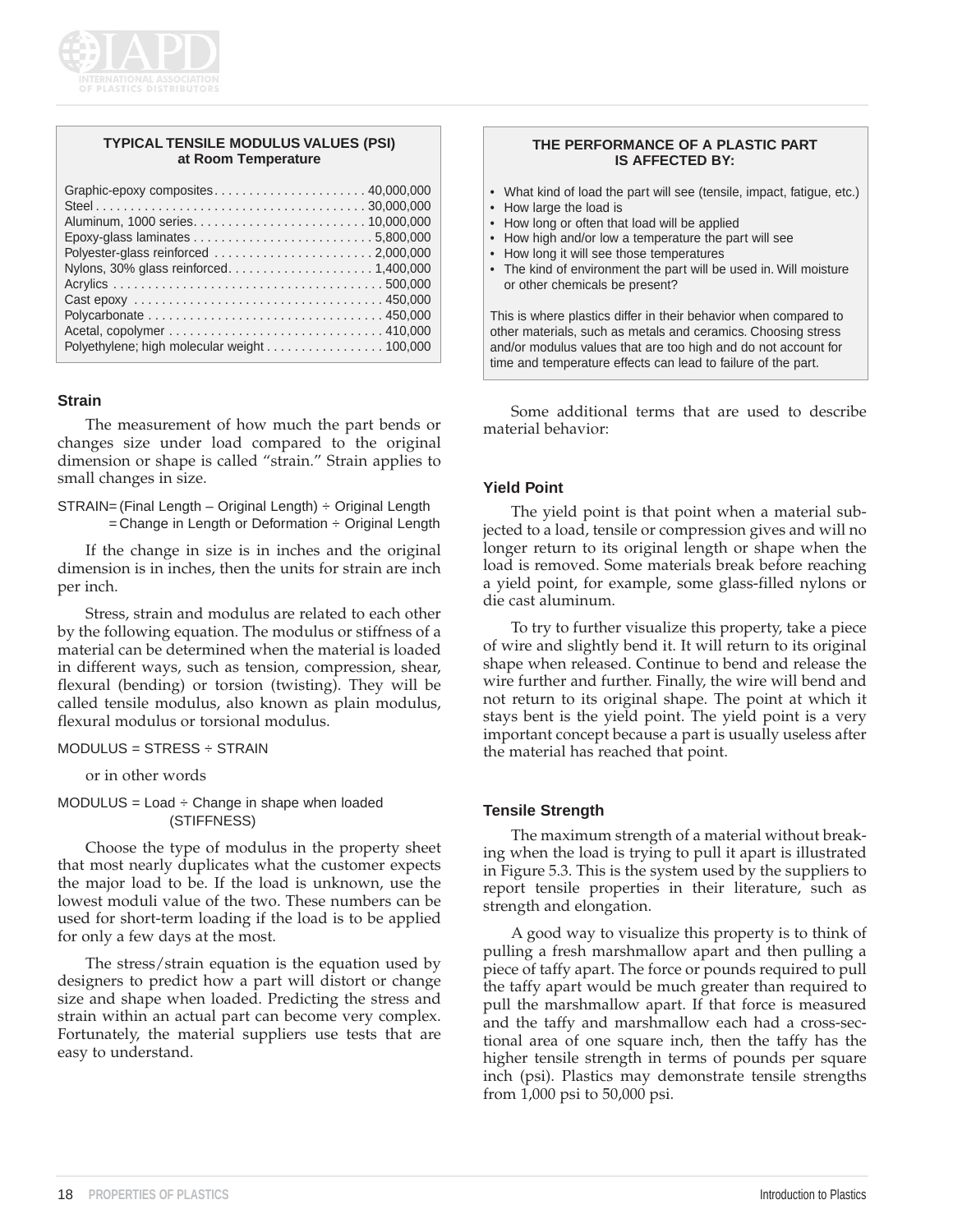



**Figure 5.3**

### **Elongation**

Elongation is always associated with tensile strength because it is the increase in the original length at fracture and expressed as a percentage. An example would be to pull on a 1" wide piece of paper that is 4" long. It tears with no visible elongation or nearly 0 percent elongation. Now do the same thing to a  $1'' \times 4''$ piece of taffy. It will stretch several times its original 4" length before it fractures. Assume that it is stretched to a 12" length, then  $(12" \div 4")$  $(100) = 300$  percent elongation.



**Figure 5.4**

# **Compressive Strength**

Compressive strength is the maximum strength of a material without breaking when the material is loaded as shown in Figure 5.5. Check if the material supplier has the information on compressive strength, since it is not always determined.



**Figure 5.5**

This term becomes less meaningful with some of the softer materials. PTFE, for example, does not fracture. Consequently, the compressive strength continues to increase as the sample is deforming more and more. A meaningful compressive strength would be the maximum force required to deform a material prior to reaching the yield point. The compressive term similar to "elongation" is "compressive deformation," though it is not a commonly reported term. It is easy to visualize two identical weights, one sitting on a 1" cube of fresh marshmallow and the other on a 1" cube of taffy. The marshmallow would be flattened and deformed more.



**Figure 5.6**

#### **Shear Strength**

Shear strength is the strength of a material when the material is loaded as shown in Figure 5.7. The surfaces of the material are being pulled in opposite directions. Some examples of items that experience shear loading are the nail holding a picture on the wall, the cleats of athletic shoes, and tire tread as a car speeds up or slows down.



#### **Flexural Strength**

Flexural strength is the strength of a material when a beam of the material is subjected to bending as shown in Figure 5.8. The material in the top of the beam is in compression (squeezed together), while the bottom of the beam is in tension (stretched). Somewhere in between the stretching and squeezing there is a place with no stress and it is called the neutral plane. A simple beam supported at each end and loaded in the mid-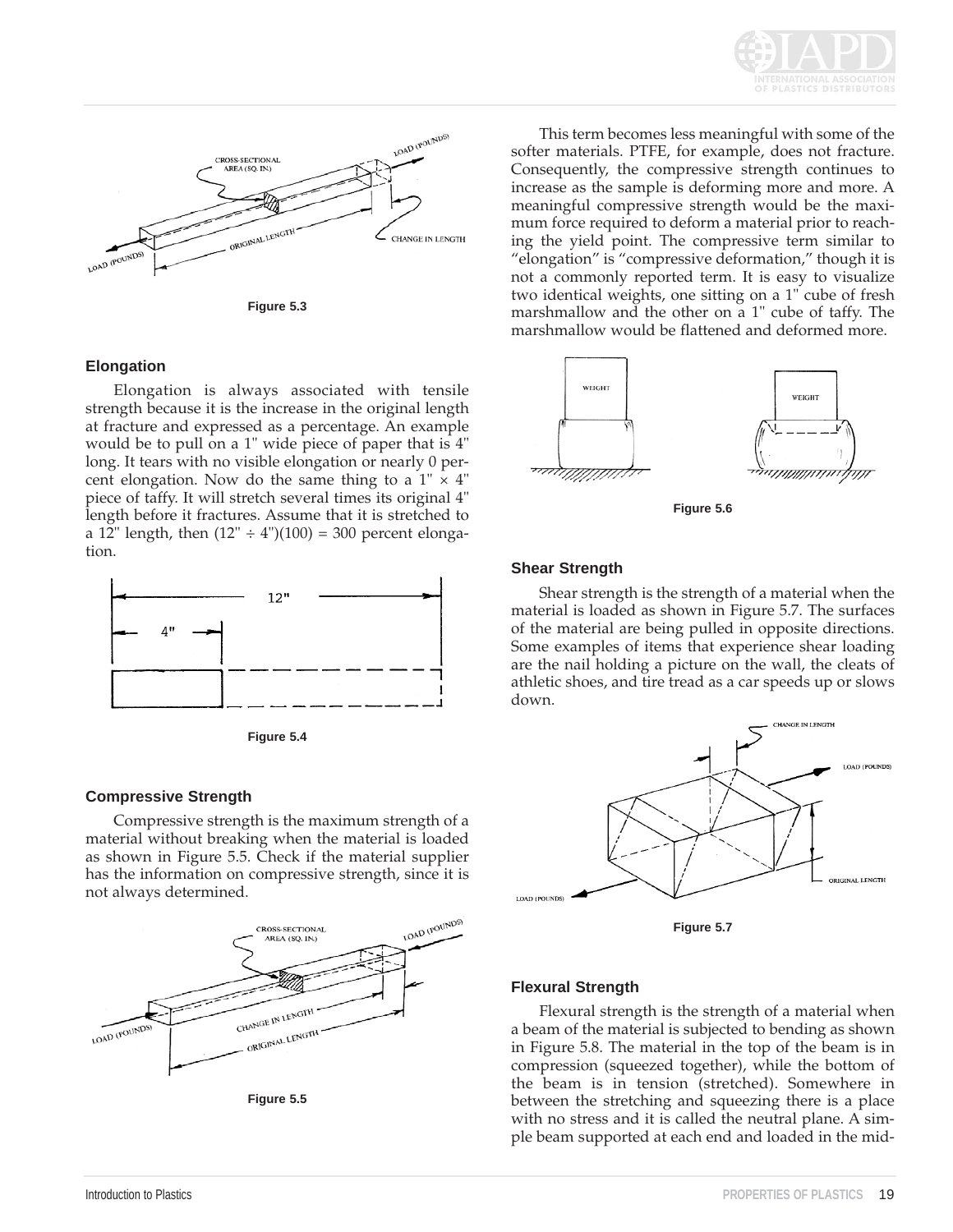

dle is used to determine the flexural modulus given in properties tables. Skis, fishing poles, pole vault poles and diving boards are examples of parts needing high flexural strength.



# **Torsional Strength**

Torsional strength is the strength of a material when a shape is subjected to a twisting load as shown in Figure 5.9. An example of a part with a torsion load is a screw as it is being screwed in. The drive shaft on a car also requires high torsional strength.



**Figure 5.9**

# **Poisson's Ratio**

Sometimes a designer will need a value for Poisson's ratio. This ratio occurs in some of the more complex stress/strain equations. It sounds complicated, but it is simply a way of saying how much the material (taffy) necks down or gets thinner in the middle when it is stretched (Figure 5.10). Its value is most often between .3 and .4 for plastic materials. Check supplier literature for specific information.











HARD AND STRONG MATERIAL

**Figure 5.13**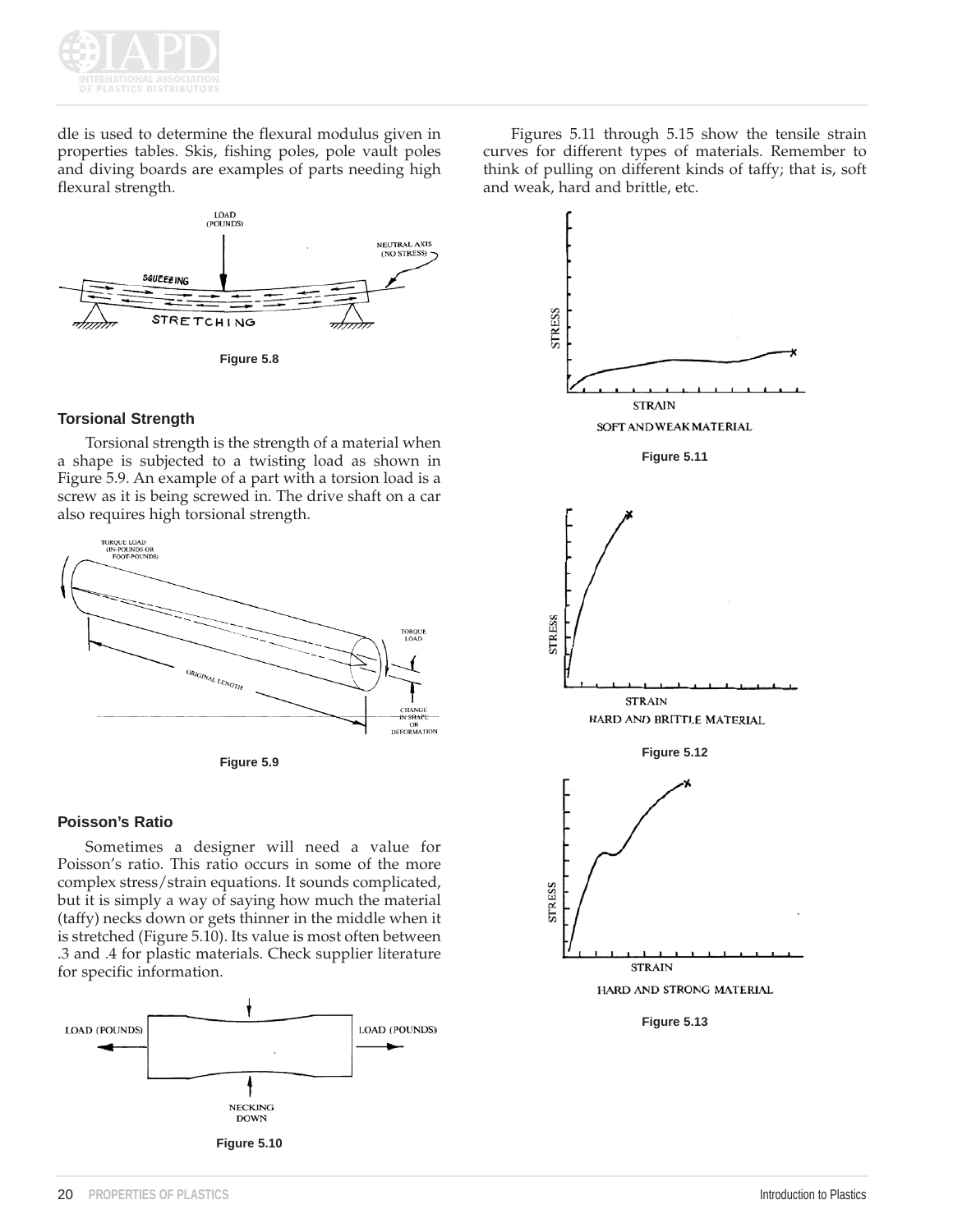



**Figure 5.15**

Figure 5.16 shows how a plastic material can appear stiffer and stronger if it is pulled apart faster. An example of rate sensitivity is when we cannot pull a string apart, but we can snap it apart.



**Figure 5.16**

Figure 5.16 also shows how the material is softer and weaker at higher temperatures. Plastics are also affected by low temperatures and many become more brittle as the temperature goes down.

Figure 5.17 shows the effect of moisture in the atmosphere on the properties of a material like nylon. The dry material is hard and brittle while the wet material is soft and tough. This is like comparing uncooked spaghetti to cooked spaghetti.



**Figure 5.17**

#### **TYPICAL TENSILE YIELD STRENGTHS OF SOME MATERIALS (psi)**

Low alloy hardening steels; wrought, quenched and

| High strength low alloy steels; wrought, as-rolled  80,000 |
|------------------------------------------------------------|
|                                                            |
|                                                            |
| Polyphenylene sulfide, 40% glass reinforced 21,000         |
| Acetal, copolymer, 25% glass reinforced  18,500            |
|                                                            |
|                                                            |
|                                                            |
|                                                            |
|                                                            |
|                                                            |
| Polypropylene, high-impact 4,300                           |

#### **Creep**

Visualize large weights being hung on bars of different materials. All materials will experience some initial and immediate deformation or stretching when the load is first applied. As long as the yield point has not been exceeded, a metal sample which acts like a spring will not stretch any more regardless of how long the weight is left on. When the weight is removed, the metal bar will return to its original shape. The length of a plastic bar will continue to slowly increase as long as the load is applied. This is called creep. The amount of creep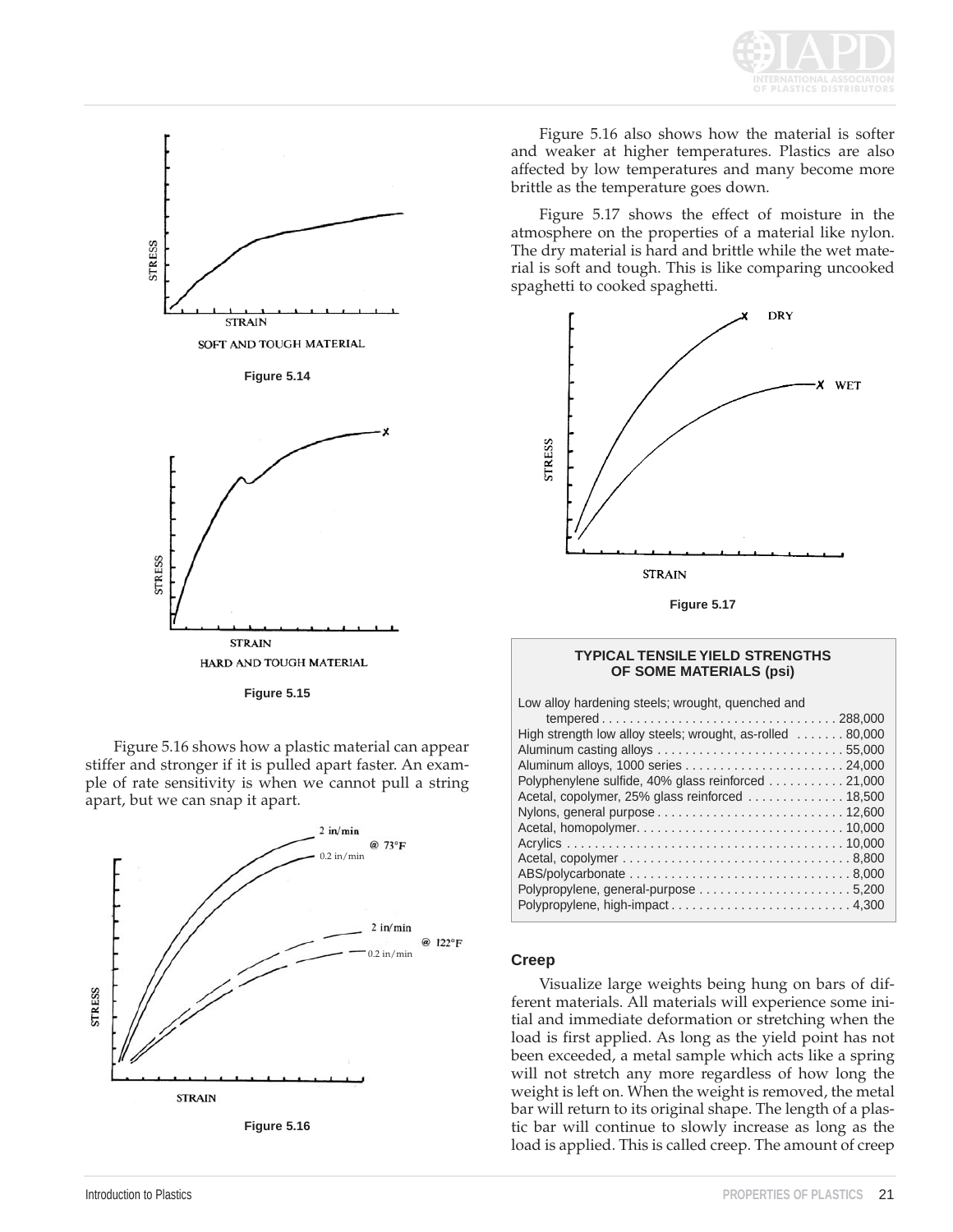

increases as the load and/or temperature are increased. Some thermoplastics like nylons will creep more when they have softened because of the presence of moisture. The cross-linked or three-dimensional net structure in thermosets resists creep better than thermoplastics. Reinforcements like glass and carbon, which do not creep, greatly reduce the creep of the composite material when mixed with a plastic.

Remember the relationship between stress, strain and modulus:

#### Modulus = Stress  $\div$  Strain

The initial strain or change in length with the weight will give a value for the modulus. (This is usually the short term value reported in the property tables for the tensile modulus or flexural modulus.) If the weight (stress) is left on over a period of time, the amount of bending or elongation continues to increase, and the value for the modulus will decrease with time as shown in Figure 5.18. This decreasing modulus that is a function of time (and even temperature) is called the "creep modulus" or "apparent modulus."

This is the modulus that the designer should be using to more accurately predict the behavior of the plastic materials. The value chosen from the supplier's literature will be based on the estimated time the load will be applied, the amount of the load, and the temperature conditions present when the load is to be applied.



• Other environmentals, such as moisture or chemicals

Since the stress is kept constant and the weight or load is not changed or removed, the equation becomes:

#### Apparent Modulus  $\times$  Total Strain = Constant (Stress)

Or, in other words, if the strain goes up, then the apparent modulus must come down. Since the strain increases with time and temperature, the apparent modulus decreases with time and temperature.

The data is sometimes presented in supplier literature in terms of stress relaxation. This means that the strain is held constant and the decrease in the load (stress) is measured over time. This is called "stress relaxation." This information is important for applications, such as gaskets, snap fits, press fits and parts joined with screws or bolts. The equation becomes:

#### Apparent Modulus  $\div$  Stress = Constant (Strain)

Or, in other words, as the stress goes down because the material moves, then the apparent modulus also goes down.

Sometimes a supplier will recommend a maximum design stress. This has a similar effect to using the apparent modulus. The recommended design stress for some acrylic injection molded parts is 500 psi, and yet its tensile strength could be reported to be as much as 10,000 psi in the property chart. Designers will often look at the 10,000 psi value and cut it in half to be safe. However, it is not really enough, and could lead to failure of the part (Figures 5.19 and 5.20).

STRAIN

STRESS

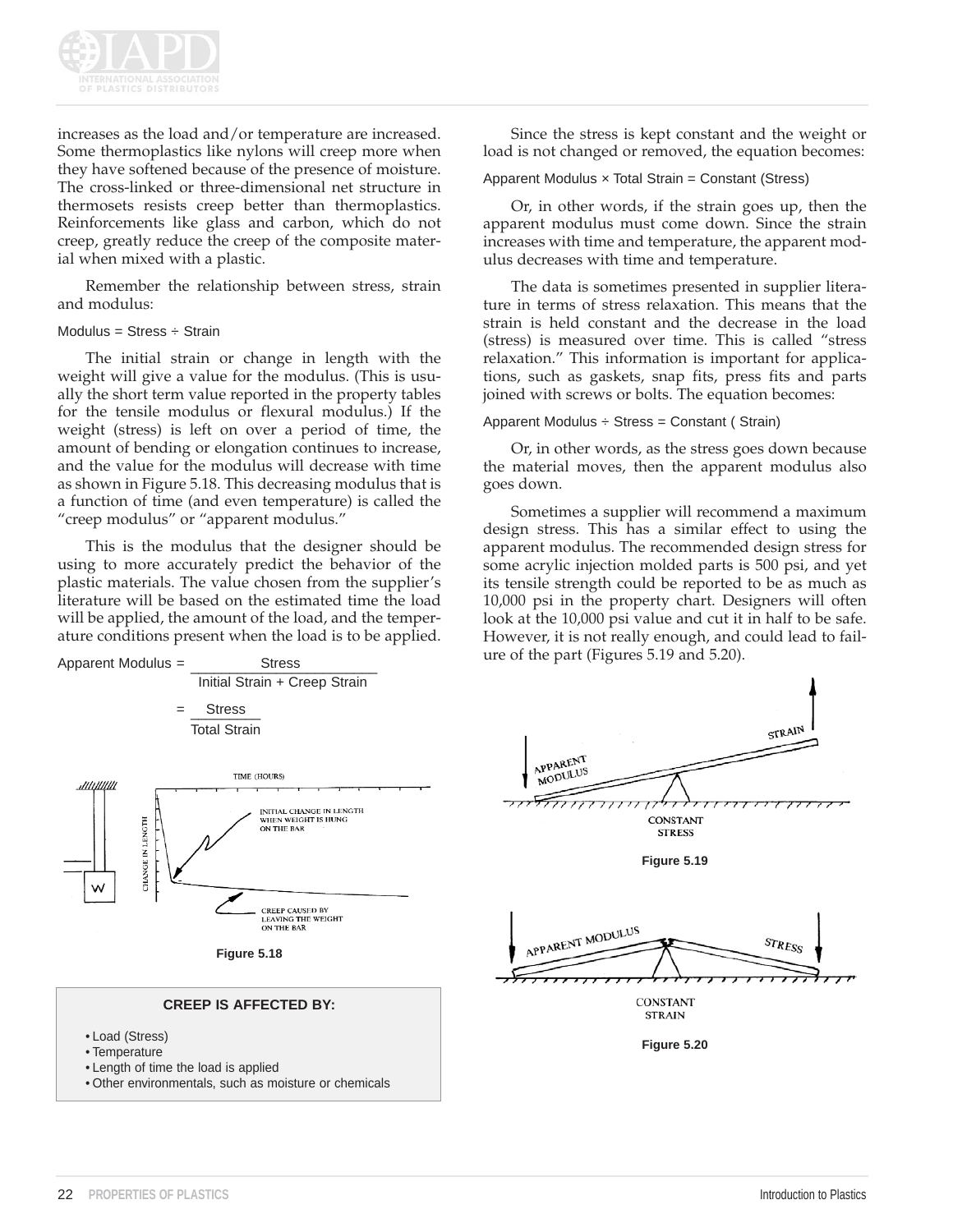

Figure 5.21 shows the tensile elongation of a material as a function of time at various stress levels. Think about pulling a piece of taffy to help visualize what is happening. The X indicates that the test bar broke. Notice how the elongation is significantly reduced as the stress level is reduced. A stress level is finally reached where the creep is nearly negligible. These values will be the stress levels recommended as design criteria.



**Figure 5.21**

Figure 5.22 shows one of the ways the creep data is often presented in literature. The time scale is usually over a very long time, hundreds and more often thousands of hours. Most of the literature will compress the time scale for ease of reading with the use of a logarithmic scale along that axis.



**Figure 5.22**

Always check the supplier's literature for creep data for a specific material.

# **Fatigue Strength**

Plastics, as well as other materials subjected to cyclic loading, will fail at stress levels well below their tensile or compressive strengths. The combination of tension and compression is the most severe condition. This information will be presented in S-N curves or tables. The S-N stands for stress-number of cycles. A part will survive more cycles if the stress is reduced. The stress can be reduced by reducing the deflection and/or decreasing the thickness of a part.

Some examples of cyclic loading are a motor valve spring or a washing machine agitator. With time, parts under cyclic loading will fail. However, properly designed and tested they will not fail before several million loadings have been completed.

Figure 5.23 shows a typical S-N curve.



**Figure 5.23**

# **Impact Strength**

Many plastics demonstrate excellent impact strength. Impact strength is the ability to withstand a suddenly applied load. Toughness is usually used to describe the material's ability to withstand an impact or sudden deformation without breaking. No single test has yet been devised that can predict the impact behavior of a plastic material under the variety of conditions to which a part can be subjected. Many materials display reduced impact strength as the temperature is lowered. Thermosets and reinforced thermoplastics may change less with changes in temperature. Check the supplier literature for any unusual factors that may affect the impact performance of a part.

Some of the impact tests commonly used in supplier literature follow.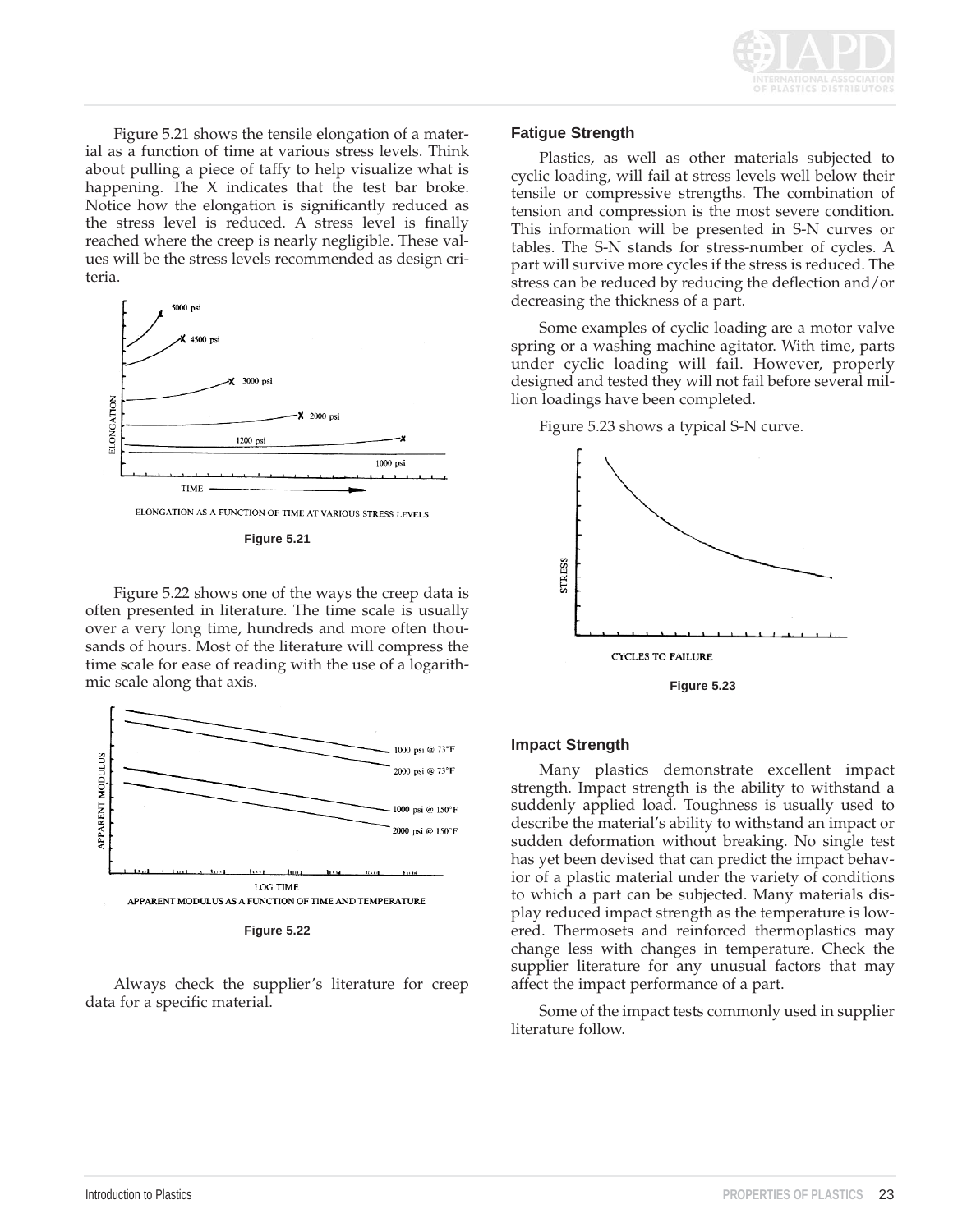

**Izod Test:** designed to measure the effect on toughness when the test specimen is suddenly impacted by a swinging pendulum.



**Figure 5.24**

**Tensile Impact Test**: designed to measure the toughness of a small specimen without a notch when subjected to a sudden tensile stress or load.

**Figure 5.25**

**Gardner Impact Test:** drops a shaped weight and determines the energy required to break the test sample.



**Figure 5.26**

**Brittleness Temperature Test:** determines ability of the material to continue to absorb impacts as the temperature is decreased.

Special tests may need to be devised to more nearly duplicate the actual application. Information provided by these tests will aid in choosing material candidates. However, the designer must still test the actual part under conditions as near as possible to actual use conditions before being confident that the material selection is adequate.

### **Notch Sensitivity**

Some plastic materials have exceptional impact performance and very good load carrying capability. However, the performance of a material can be greatly reduced by having sharp corners on the part. The sharp corners can be part of the design or from machining operations. A sharp corner is a great place for a crack to start. The Izod impact strength of a tough material like polycarbonate is reduced from 20 to 2 as the radius (R) of the notch is reduced from 0.020" R to 0.005" R respectively.

The sharp corners not only reduce the impact resistance of a part, but also allow for a stress concentration to occur and encourage the premature failure of a load carrying part. Minimizing sharp corners may make the machining operation more difficult. However, it may be crucial to the part's success. Edges of sheet being used in impact applications like glazing must also be finished to be free of sharp notches. This is a concern with acrylics and even tough materials like polycarbonate.



#### **Melt Index**

Melt index determines the internal flow rate of a plastic through a die at a given temperature and load. In more common terms this test will tell you how fast the plastic will flow when heated. This will affect how the material will process, fill a mold, or flow through a die. Melt index is described in ASTM D1238. A sample of plastic is charged into a heated cylinder within the melt index apparatus. A weighted piston is used to push the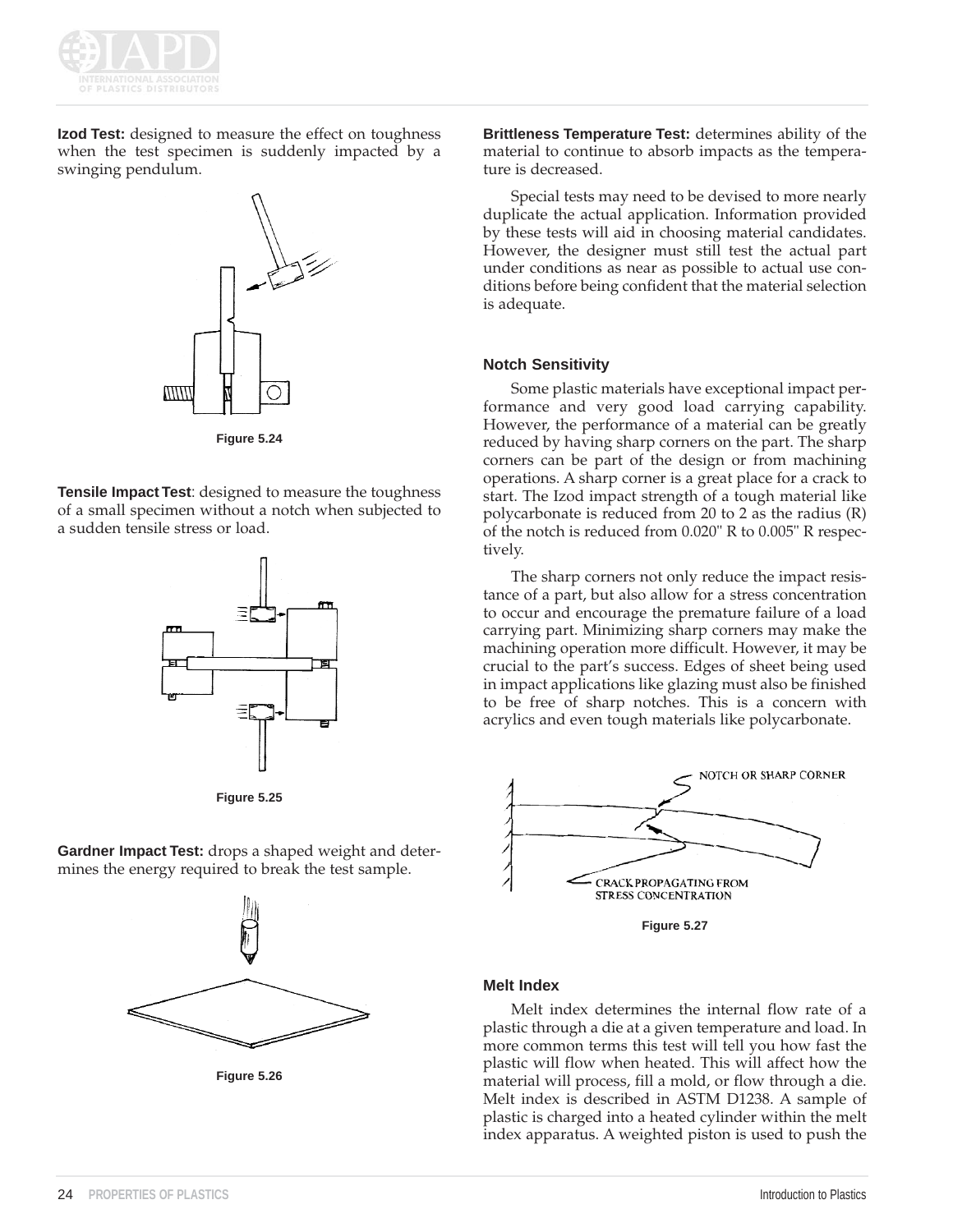

plastic through the cylinder and through a die at the end. The temperature at which a sample is tested is predetermined by the standard for each given polymer. After the cylinder is charged and the weighted piston is in place, the piston is blocked and the plastic is heated for six to eight minutes. At that point the block is removed, and the weighted piston forces the molten plastic through the die. A sample is collected for a specific time interval (e.g., one minute) and the extrudate is massed. The melt flow is determined by the following equation:

grams of extrudate  $\times$  10 = Melt Flow (g/10 min) time in minutes

Melt flow is affected by the molecular structure of a polymer. The more complex the molecule, the melt flow will tend to be lower. If a plastic has polymer molecules of approximately the same length, the melt flow will tend to be higher. Likewise the plastic that has a mixture of long and short polymer chains will tend to not flow as well and will result in a lower melt index. Melt index is also affected by fillers and reinforcements in a plastic. Crystallinity will affect the melt flow of a material. The range of melt flows can be from  $0.5$  g/10 min to as much as 25.0 g/10 min.

# **Specific Gravity**

For solids and liquids, specific gravity is the ratio of the density of a material to the density of water at 4°C which is taken as 1.0 (since one cc of water weighs one gram). For example, a solid or liquid with a density of 1.5g/cc has a specific gravity of 1.5/1 or 1.5.

| <b>SPECIFIC GRAVITIES OF SOME COMMON PLASTICS</b> |
|---------------------------------------------------|
| (as measured by ASTM test method D792)            |

If the size of a part is known, specific gravity can be used to determine the weight of that part in a variety of materials.

#### **Water Absorption**

Water absorption is the degree of penetration of water into the inner structure of another material, such as plastic. A common measure for the degree of absorption is the percent swell, which measures the change in surface area of a material. Plastics such as polyethylene have extremely low water absorption whereas nylon has a relatively high rate of water absorption.

### **Glass Transition Temperature**

Glass transition temperature is the temperature above which an amorphous polymer is soft and rubbery. Below the glass transition temperature an amorphous polymer is hard, brittle and glassy.

# Thermal Properties of Plastics

With a change in temperature, plastic materials tend to change size considerably more than other materials, such as steel, ceramics and even aluminum. A designer must consider these differences. In fact, the shipping environment may expose the part to a much greater temperature variation than the part will ever see in use. The measure of how much a part changes size as the temperature changes is called the "thermal coefficient of expansion."

#### **Coefficient of Expansion**

The units are usually given in inches per inch per degree Fahrenheit. It is the change in unit length or volume of a part caused by a unit change in the temperature.

| Polycarbonate, 30% glass reinforced 0.000009 |  |
|----------------------------------------------|--|
|                                              |  |
|                                              |  |

Example: Assuming an acrylic material, how much will a 10" dimension change if the temperature changes 40°F?

The change in length = Original length  $\times$ the coefficient of expansion ×

the change in temperature

 $= 10 \times 0.00006 \times 40$ 

 $= 0.024"$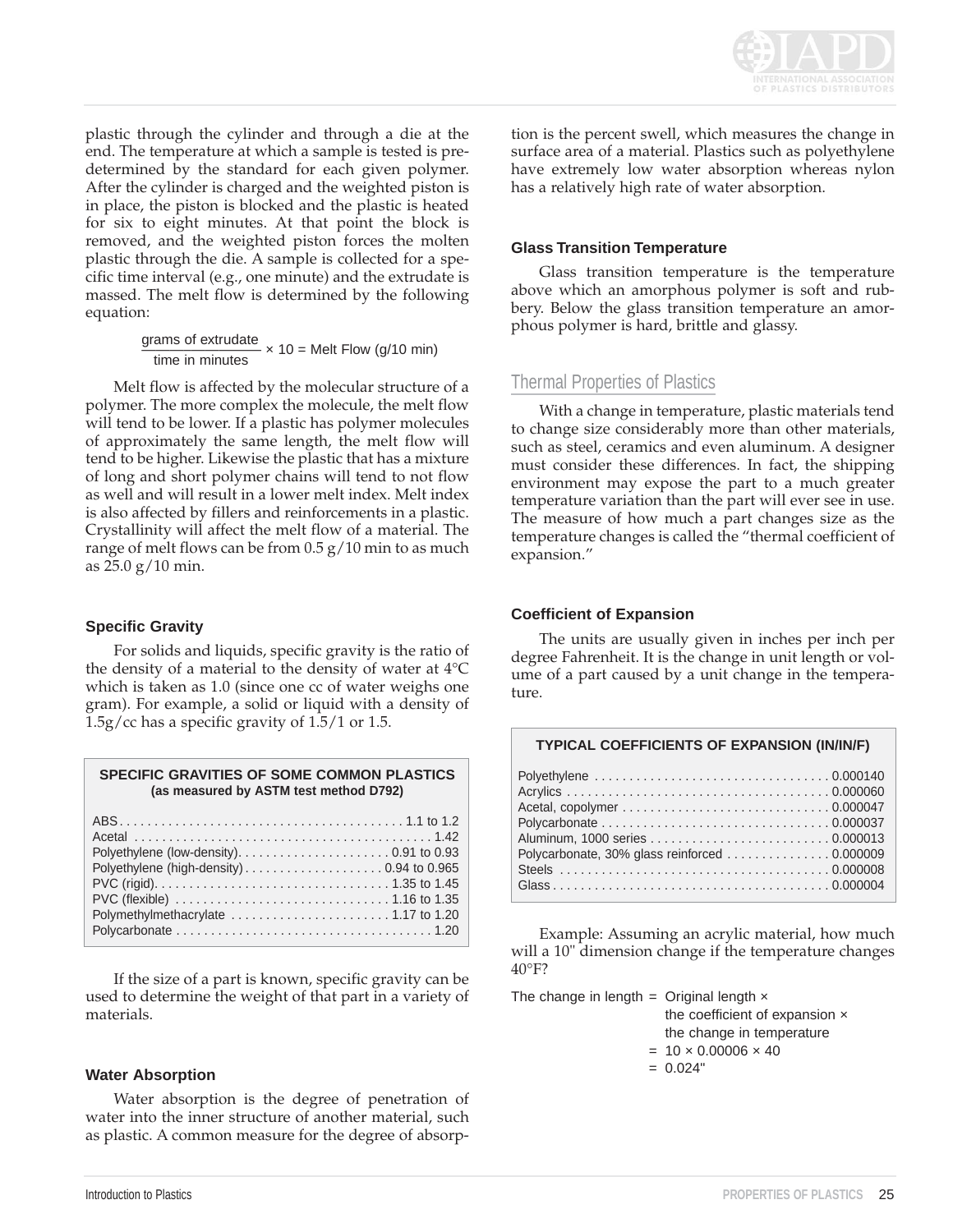

# **Deflection Temperature Under Load**

In addition to changing size, the strength and modulus of elasticity of plastic materials tend to decrease as the ambient temperature increases. The standard test for determining the deflection temperature under load (DTUL) at 66 and 264 psi provides information on the ability of a material to carry a load at higher temperatures. The 66 psi means a light load and the 264 psi means a heavy load on a beam. The temperature of the loaded beam is raised until a certain amount of deflection is observed. The temperature when that deflection is reached is called the DTUL. Plastics usually have a higher DTUL at 66 psi than 264 psi because of the lower load.

**Note:** The DTUL is sometimes referred to as the heat distortion temperature or HDT.



**Figure 5.28**

#### **TYPICAL DEFLECTION TEMPERATURES, LOADED TO 264 PSI (F)**

| Nylon, 30% glass reinforced  495 |
|----------------------------------|
|                                  |
|                                  |
|                                  |
|                                  |
|                                  |
| Propylene, general-purpose 140   |

Impact strength is also affected by changes in temperature in most plastic materials. The changes in strength can be significant, especially as the temperature is lowered. Check the supplier literature carefully.

# **Thermal Conductivity**

Many plastics are good thermal insulators; that is, heat does not travel through them easily. We experience this every time we pick up a hot pan by its plastic handle. The "conductivity" of plastics is 300 to 2,500 times less than most metals. This property shows why it takes a long time for a casting or other molded parts to cool down in the middle. Internal stress can be set up in a material because of the differences in the cooling rates between the outside of a part and the core.

# Electrical Properties of Plastics

Commercial plastics are generally very good electrical insulators and offer freedom of design in electrical products. Electrical properties may also be changed by environmental conditions, such as moisture and/or temperature.

A basic concept to remember is that electrons must be exchanged between molecules for electric current to flow through a material. Plastic molecules hold on to their electrons and do not permit the electrons to flow easily; thus, plastics are insulators.

Plastics containing oxygen and nitrogen molecules are "polar" which means that they will tend to act like little magnets and align themselves in the presence of a voltage or field, the same as the needle in a compass trying to point north. Plastics not containing oxygen and nitrogen molecules such as polyethylene, polypropylene and polystyrene are nonpolar.

The electrical properties of plastics are usually described by the following properties:

#### **Volume Resistivity**

Volume resistivity is defined as the ratio between the voltage (direct current or DC), which is like the voltage supplied by a battery, and that portion of current which flows through a specific volume of the specimen. Units are generally ohm per cubic centimeter.

Visualize putting DC electrodes on opposite faces of a one centimeter (.394 inch) cube of a plastic material. When a voltage is applied, some current will flow in time as the molecules align themselves (Figure 5.29).



**Figure 5.29**

Ohm's Law tells us that the voltage (volts) divided by the current (amps) is equal to a resistance (ohms) or  $V/I = R$ . When the voltage applied to the cube is divided by the current, the resistance for 1 cm of the plastic is determined, or ohm per cm.

Generally, plastics are naturally good insulators and have very high resistance. The volume resistivity can change with temperature and the presence of moisture or humidity.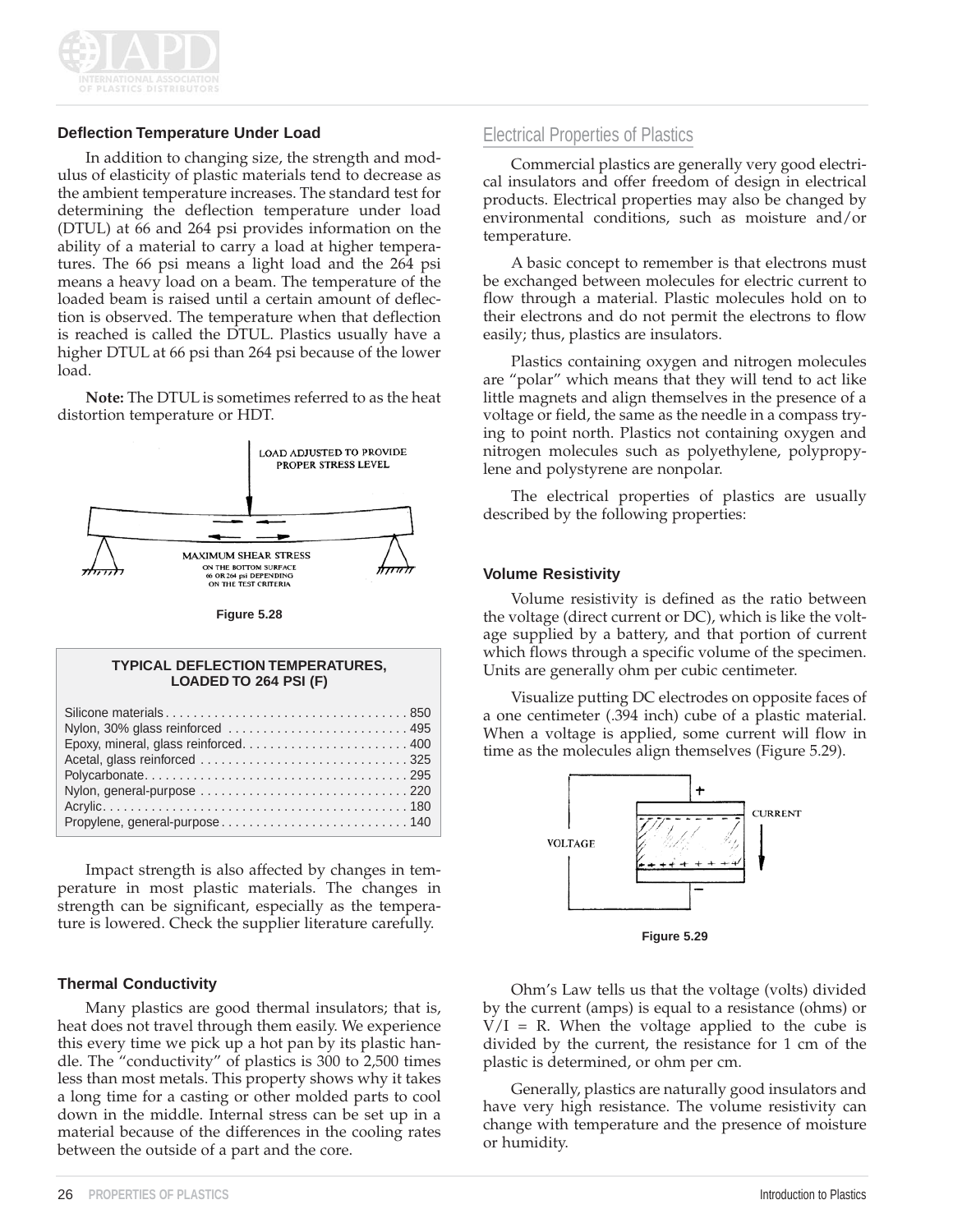

#### **Surface Resistivity**

The surface resistivity is the ratio between the direct current (DC) and current along the surface per unit width. Units are generally ohms.

Again referring to Ohm's Law, the surface resistivity is a measure of how much the surface of the material resists the flow of current.



**Figure 5.30**

### **Dielectric Constant**

The dielectric constant is the ratio of the capacitance (AC voltage) of electrodes with the insulating material between them to the capacitance of the same electrodes with a vacuum or dry air in between. The dielectric constant is a measure of how good a material works to separate the plates in a capacitor. Remember that the molecules are like little magnets and are trying to realign themselves every time the voltage (current) changes direction. Some materials do it better than others.

The dielectric constant for a vacuum has a value of 1. Dry air is very nearly 1. All other materials have "dielectric constants" that are greater than 1. The "dielectric constant" for a plastic material can vary with the presence of moisture, temperature, and the frequency of the alternating current (and voltage) across the plates. The units for frequency are usually "hertz" (Hz) which means cycles per second. Three kilohertz is the same as 3,000 Hz and 3 megahertz is the same as 3,000,000 Hz.

# **Dielectric Strength**

Dielectric strength is the voltage difference (DC) between two electrodes at which electrical breakdown occurs and is measured as volts per mil of thickness. This is an indication of how effective an "insulator" the material is.

Note: One mil is another way of saying .001 of an inch, so a piece of plastic film 5 mils thick is .005 inch thick.

The test is similar to that used for "volume resistivity" except the voltage is increased until there is an arc across the plates. This means that the voltage was strong enough to break down the material and allow a large current to flow through it. Again, this property can be affected by the presence of moisture and temperature.

Frequency may also affect this property when the material is subjected to an alternating current.



# **Dissipation Factor**

The dissipation factor (AC) is the tangent of the loss angle of the insulating material. It can also be described as the ratio of the true in-phase power to the reactive power, measured with voltage and current 90 degrees out of phase.

This is an indication of the energy lost within the material trying to realign the molecules every time the current (voltage) changes direction in alternating current. The property varies with moisture, temperature and frequency.



# **Arc Resistance**

The arc resistance is the elapsed time in which the surface of the material will resist the formation of a continuous conductive path when subjected to a high-voltage (DC), low-current arc under rigidly controlled conditions.



**Figure 5.33**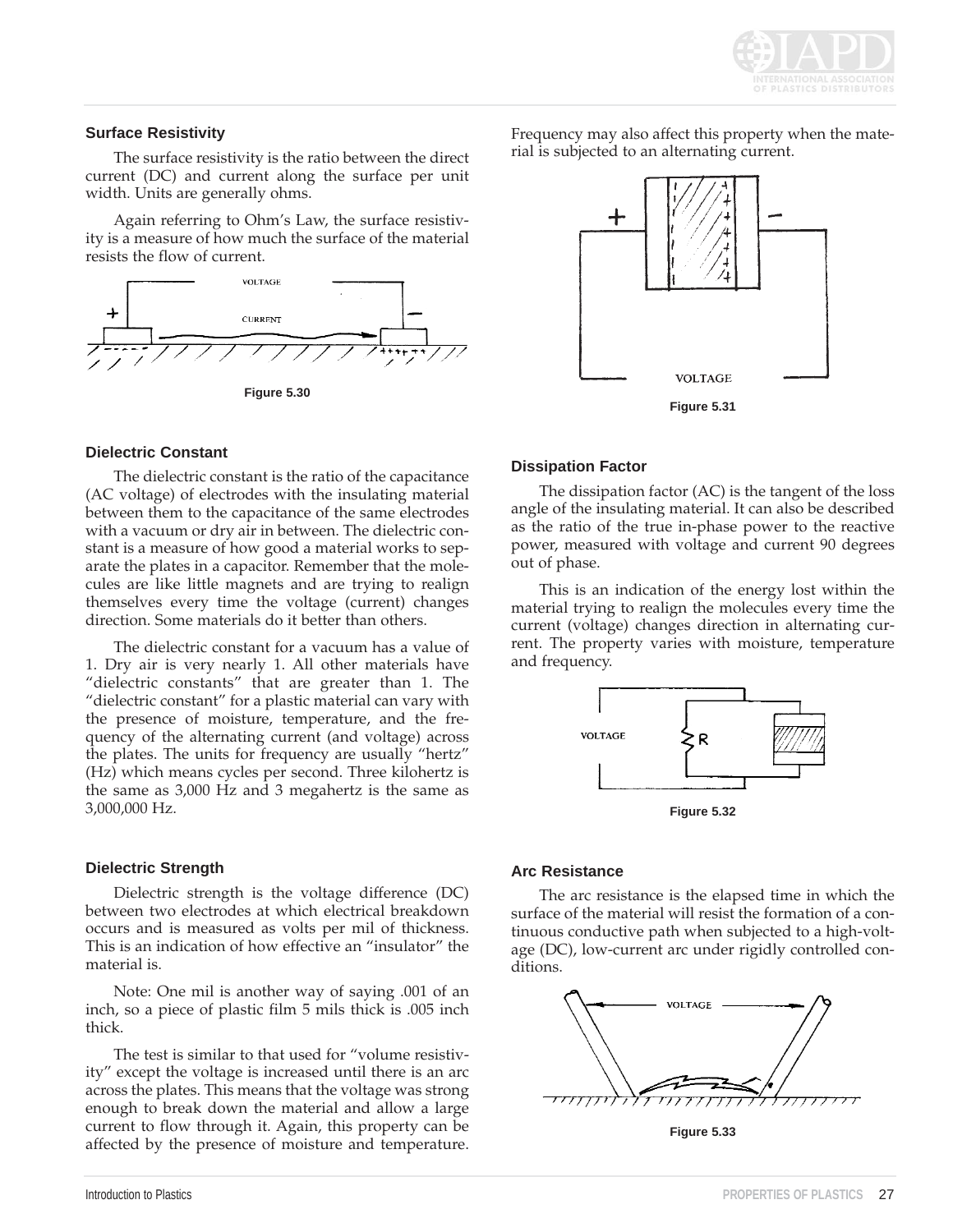

# **Electromagnetic Interference (EMI) and Radio Frequency Interference (RFI)**

There is also considerable effort being expended by material suppliers to try and improve the conductivity of plastics for applications requiring electromagnetic interference (EMI) and radio frequency interference (RMI) shielding. This becomes more and more critical as circuitry is getting smaller and denser. The improvement in conductivity is currently achieved by adding carbon fibers, metal fiber, and/or metal flakes as a filler in the material, or coating the plastic part with conductive paint.

EMI and RFI are electromagnetic energy that can be emitted by an electronic product and affect the operation of other electronic equipment near it. Conversely, energy from the other products could interfere with the operation of a given product. Federal Communications Commission (FCC) regulations control the amount of energy that can be emitted by a product.

Examples of EMI and RFI interference are: when you hear other noise and/or stations on your car radio; when a CB broadcast is heard on your FM receiver; when you see "snow" on your television set when an appliance is run; warnings in restaurants that a microwave is being used.

The screen or perforated metal seen in your microwave door is an example of EMI/RFI shielding. Coaxial cable for your television antenna is a wire surrounded by a woven metal shield that is to be grounded. The shield absorbs energy coming in from outside sources and keeps the signal in the wire pure while preventing that signal from escaping and interfering with some other electronic product.

Another serious potential problem is the static charge that can be picked up walking across a room and can zap an electronic product. The charge can often be harmlessly dissipated by correctly grounding the equipment. The application of an anti-static may also be used to provide a temporary solution.

# Optical/Colorability Properties of Plastics

Many plastic materials are transparent and used in optical applications. Some of these materials are acrylics, styrene, PVC, polycarbonate, ABS and epoxy. The properties measured and presented in the material suppliers' literature are concerned with items, such as the percent of haze (cloudiness) in a material, the transmittance capability (how much light gets through the material), yellowness index (appearance), and the index of refraction (how much light is bent as it goes into and out of the material).

Transparent colored materials transmit that portion of the visible spectrum that allows the eye to see the desired color. Most plastic materials are not transparent and the color of the base material may limit the selection of colors available.





# Enhancing the Properties of Plastics

As previously discussed, the properties of the various plastics vary from one another, and the polymers can be modified to alter the properties within a family of plastics. Another way that the properties of a given plastic are changed is the addition of items, called additives, such as colorants, fillers and/or reinforcements.

# **Additives** (Improve Specific Properties)

Additives are selected to be compatible with the material and the process conditions for shaping the material. The improvement of a specific property of a material by the addition of an additive is usually at the expense of some other property. The chemist attempts to keep all of the other material properties as high as possible while achieving the desired improvement in the specific property, such as improved resistance to burning. Some of the additives that are used in plastics are antioxidants to improve high temperature stability, antistatic agents, biocides, flame retardants, impact modifiers, friction reducers, foaming agents, fungicides and ultraviolet stabilizers.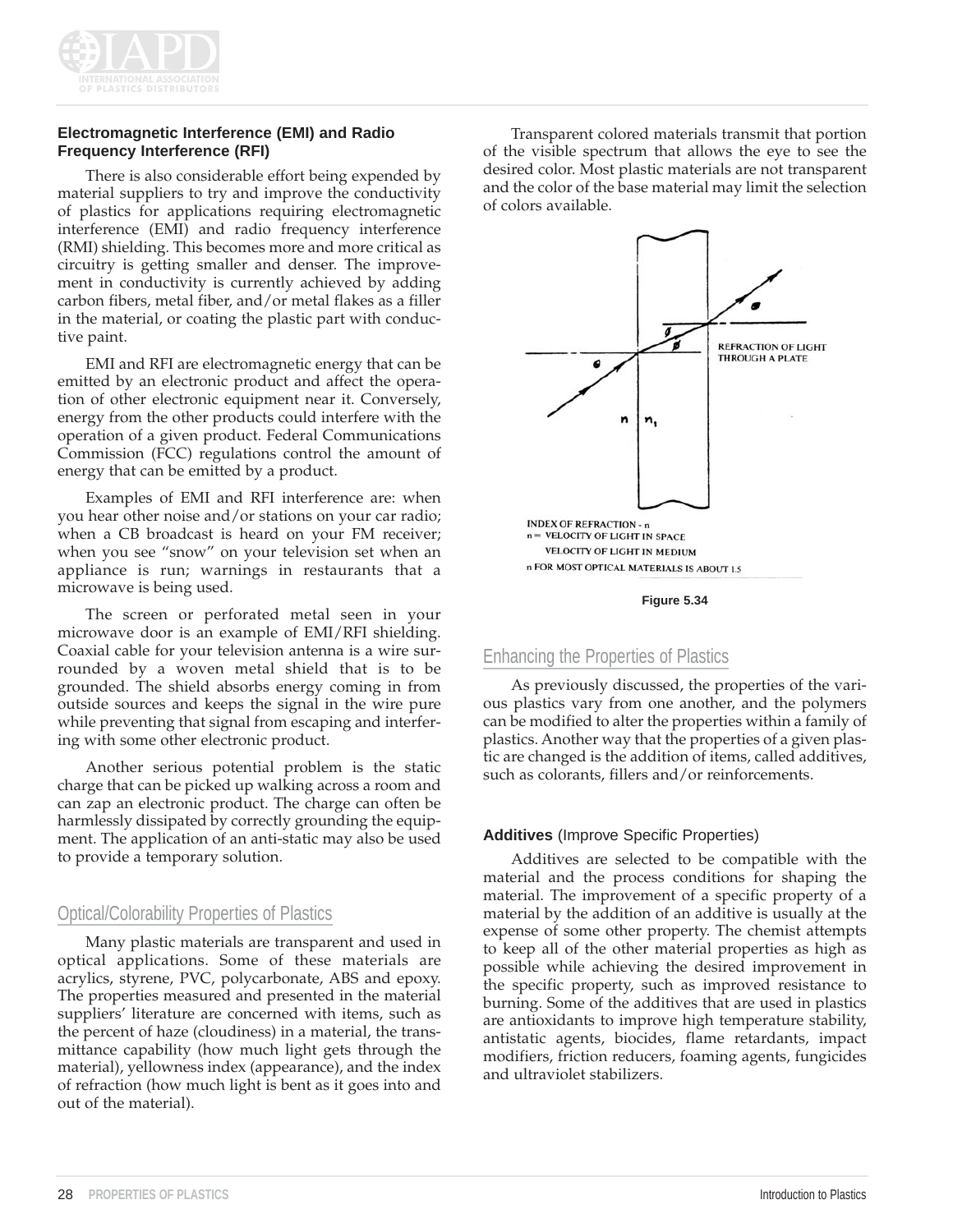

#### **Reinforcements** (Improve Strength)

Some additives enhance the strength of a material. Examples of reinforcing materials are carbon, glass, mica and aramids. They may be in the form of short fibers, continuous filaments, mats, spheres or flakes. These reinforcements usually increase the material's strength at the expense of impact resistance, with the exception of fiber reinforcements, which usually increase impact resistance. The use of reinforcements in plastics permits them to be used at higher temperatures and loads with greater dimensional stability. The freedom of design, high strength and light weight of composite materials are permitting significant advances in technology in the automotive, aerospace and aviation fields. Reinforcements tend to make stock shapes, such as rods, tubes and slabs more difficult to machine because of increased tool wear.

### **Colorants** (Change Appearance)

Another group of additives are colorants that provide the desired color to the material. The colorants may be dyes, or organic or inorganic pigments. The colorant chosen must be compatible with the base plastic, shaping process, and the proposed usages for the finished material. For example, a colorant must also withstand high temperatures and be weatherable if the material is to be extruded and then used outdoors. The type of colorant also affects optical properties of transparent materials, such as acrylics, polycarbonate and styrene. A colorant can be added such that a clear material is transparent, translucent or opaque.

# Effects of the Environment on Plastics

All plastics are subject to failure if environmental effects are not taken into account. The environmental conditions that are particularly damaging to plastics include exposure to: ultra-violet light, moisture, chemicals (liquid or vapor), oxidation and temperature.

There are two considerations to help diminish environmental conditions that attack polymers. One is by choosing a plastic that is inherently good for the application, and the other is by introducing additives that can assist in combating environmental conditions.

For example, if there is an application with a high temperature range, one of the first materials that comes to mind is Teflon®. It is common knowledge that Teflon® is excellent in high temperature applications. It would be difficult to increase the temperature range (melting point) of a plastic by using additives.

However, there are many additives that can greatly reduce the effects of the environment. Plastics used outside have additives to help protect against exposure to ultra-violet light and oxidation. And, although it is not as common, there are also additives to assist in decreasing the amount of moisture absorbed into a polymer. One of the most common additives to assist in blocking ultra-violet light degradation is carbon black. Generally speaking, materials that are black in color are UV protected.

When left unprotected and exposed to environmental conditions, materials change both in appearance and in their molecular structure. These changes generally manifest themselves in the form of a slight increase in density and a marked decrease in tensile strength values.

There are many options available to manufacturers in counteracting environmental concerns. For that reason, there are also differences in the opinions on what is the most effective. If you have any questions about environmental effects or ways of controlling, please consult your supplier.

# Wear Characteristics of Plastics

Wear characteristics of a material are very difficult to define. It can mean being resistant to scratching when the part is cleaned. It might mean being resistant to abrasion when the wind blows sand against it. It might mean the deterioration caused by running another part against it. It might mean being able to maintain its appearance after considerable handling.

A material like glass may be very resistant to scratching yet can be readily abraded by sand blasting, as evidenced by the pits in a windshield. Conversely, another material like acrylic is easily scratched when wiped and yet is much more resistant than glass to abrasion from sand blasting. It is usually best to devise a test that will duplicate actual use conditions to accurately determine a material's suitability for an application.

Many plastics are specifically formulated for running against surfaces. The base polymer may exhibit self-lubricating properties. Additives such as PTFE, TFE, silicone oil, molybdenumdisulfide, and carbon are used to improve the wear life of some materials.

# Material Selection

The selection of a material for an application is a very difficult task. Usually one is only able to narrow the selection down to two or three candidates and the final selection is then determined by testing. Sometimes the selection is determined by the best material immediately available so the schedule can be met or the least expensive material used. This does not always lead to a successful application or a satisfied customer.